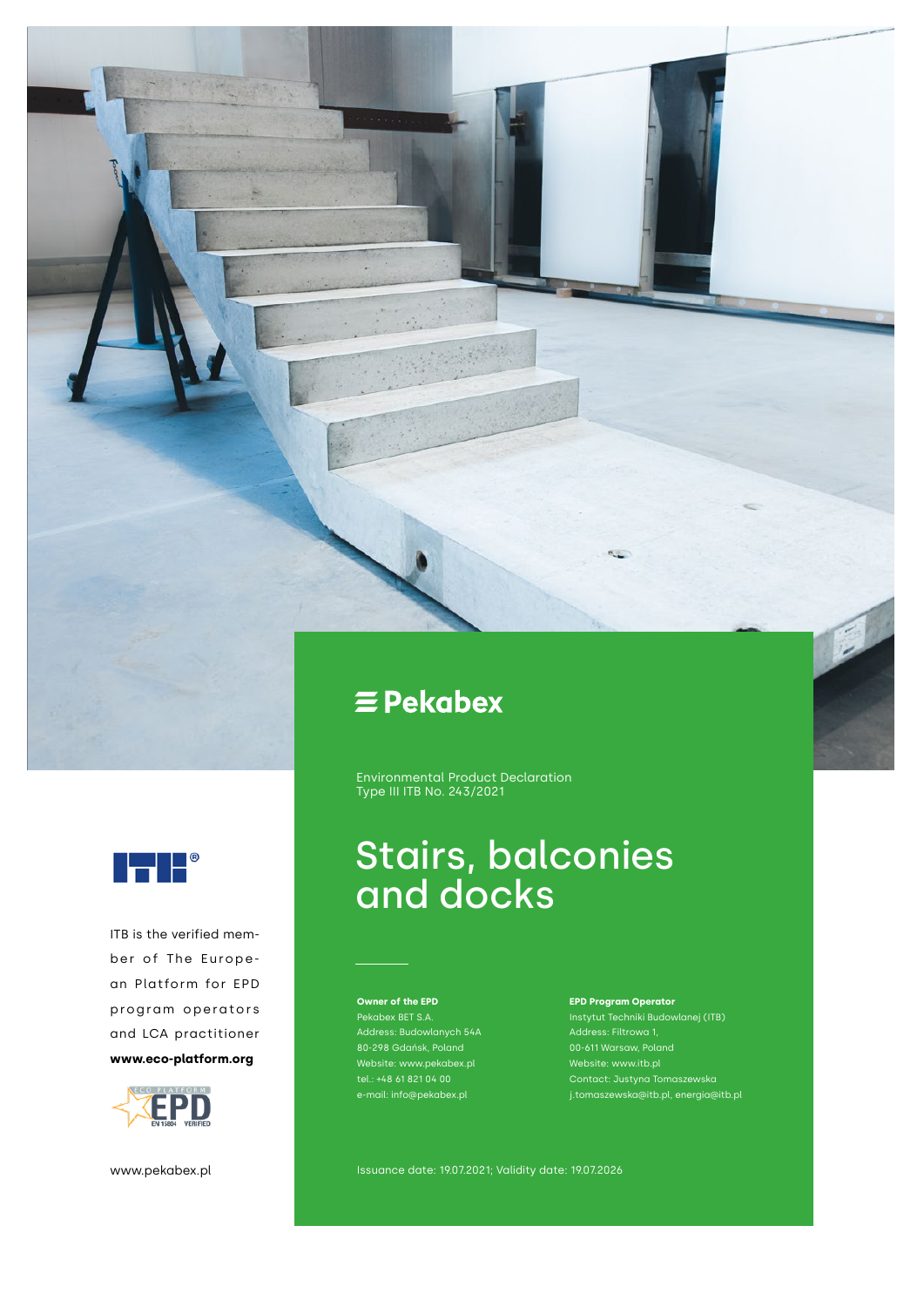### **Basic Information**

This declaration is the type III Environmental Product Declaration (EPD) based on EN 15804 and verified according to ISO 14025 by an external auditor.



It contains the information on the impacts of the declared construction materials on the environment. Their aspects were verified by the independent body according to ISO 14025. Basically, a comparison or evaluation of EPD data is possible only if all the compared data were created according to EN 15804 (see point 5.3 of the standard).

> **Life cycle analysis (LCA):** A1-A3, C3, C4 and D modules in accordance with EN 15804 (Cradle-to-Gate with options) **The year of preparing the EPD:** 2021 **Product standard:** PN-EN 13369, PN-EN 14843:2009, PN-EN 13225:2013 **Service Life:** 50 years for standard products **PCR:** ITB-PCR A (PCR based on EN 15804) **Declared unit:** 1 ton **Reasons for performing LCA:** B2B **Representativeness:** Polish product

Basic Information Basic Information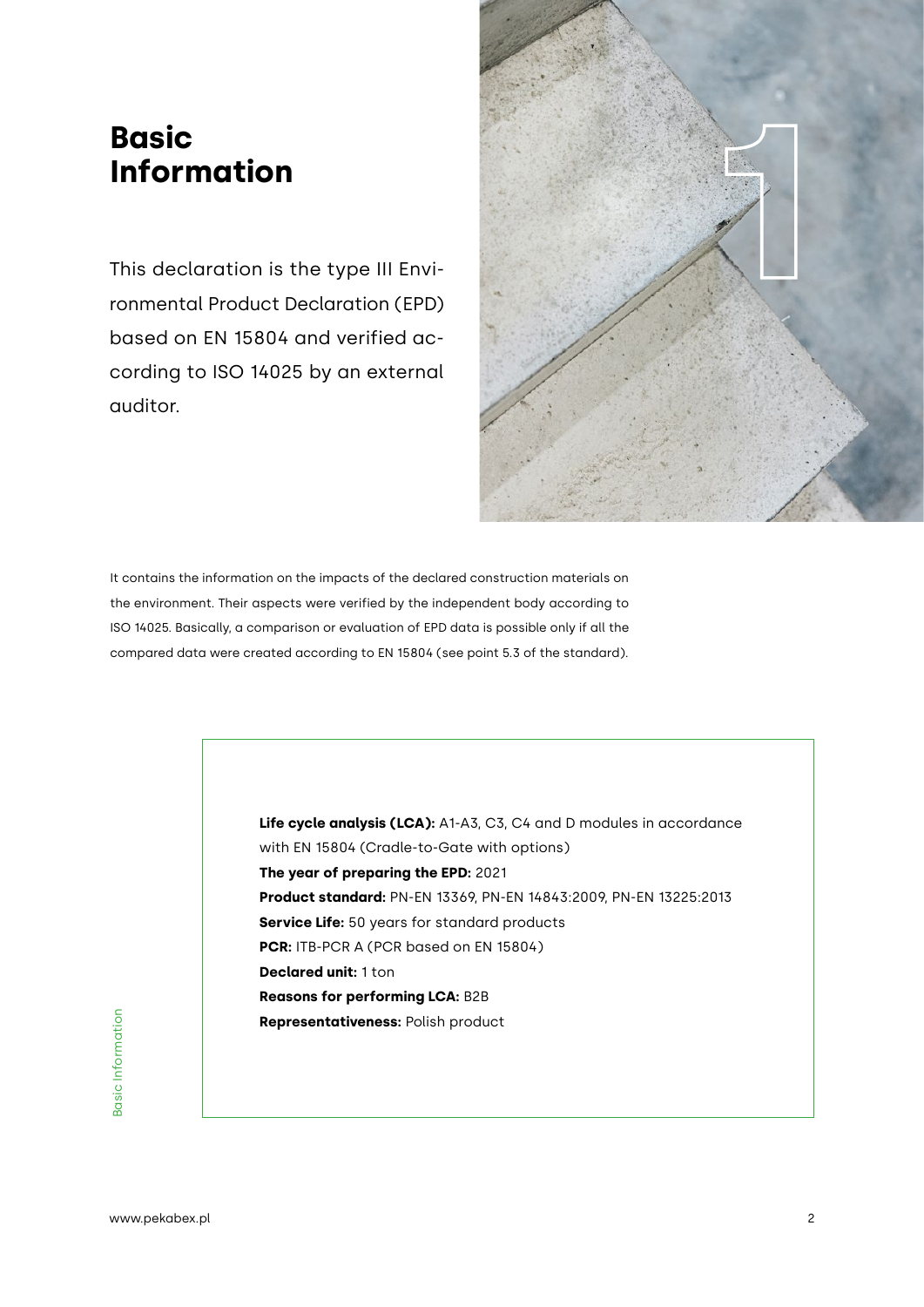### **Manufacturer**



Pekabex S.A. is a manufacturer of prefabricated

The company produces traditional reinforced elements, as well as modern prestressed elements used in enclosed structures (e.g. production and storage halls, offices, trade objects, railway stations, parking places), engineering objects (e.g. bridges, tunnels), and atypical designs. We offer wide range of standard products and realize special orders for individual designs. Pekabex S.A. possesses six production plants located in Poznań, Gdańsk, Bielsko-Biała, Mszczonów and Marktzeuln.

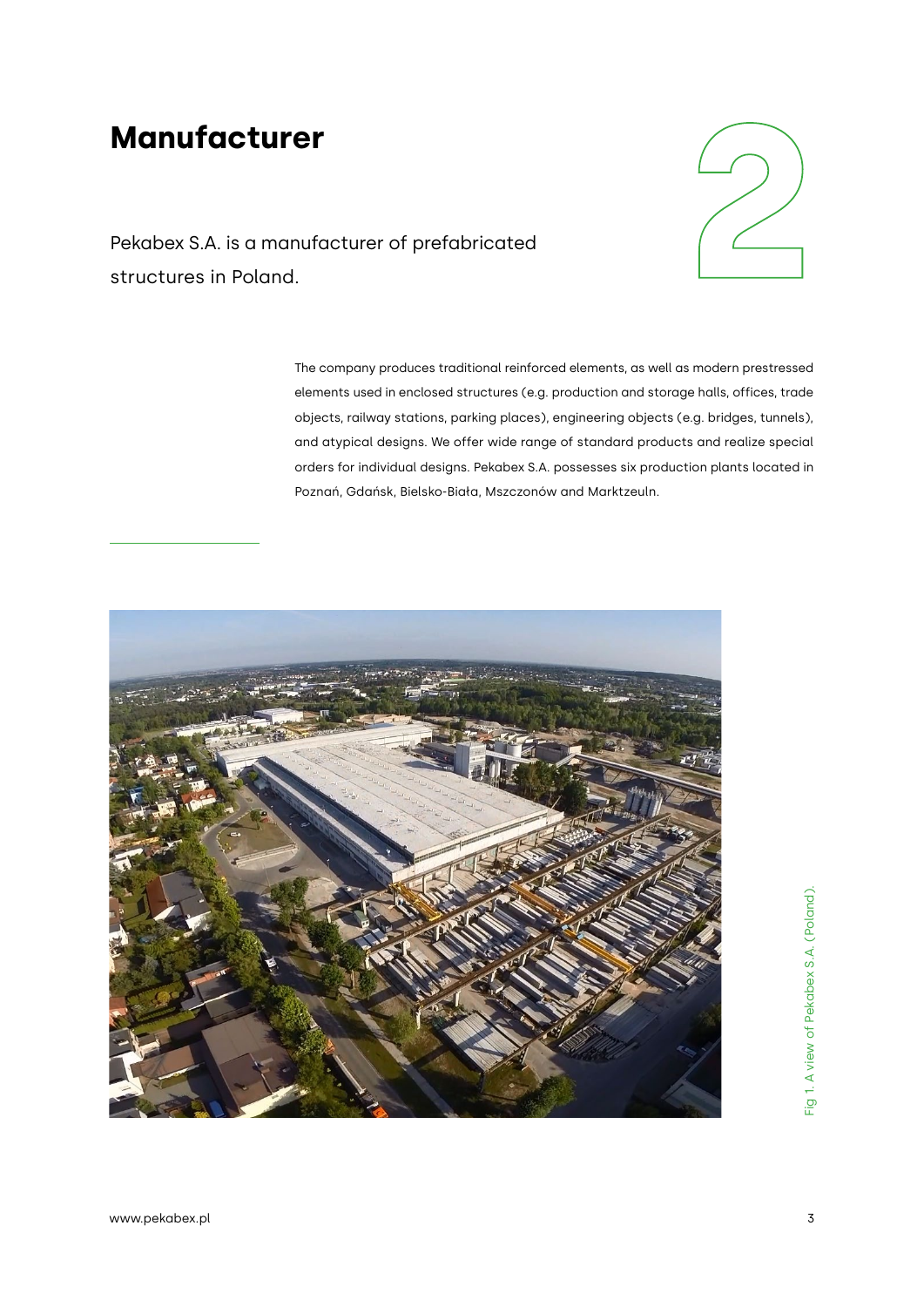## **Product description**

**and application 3** Reinforced elements are used for building construction. Products, such as stairs, balconies and docks are available in various sizes, finishing options and shapes.



**Prefabricated reinforced elements are offered in the form of:** stairs









#### docks



Prefabricated reinforced elements possess certificates of Zakładowa Kontrola Produkcji No. 1487-CPR-107/ZKP/15, 1487-CPR-108/ZKP/15, 1487-CPR-109/ZKP/15, 1487 CPR110/ZKP/15, 1487-CPR-111/ZKP/15 and Nordcert certificate No. 2215.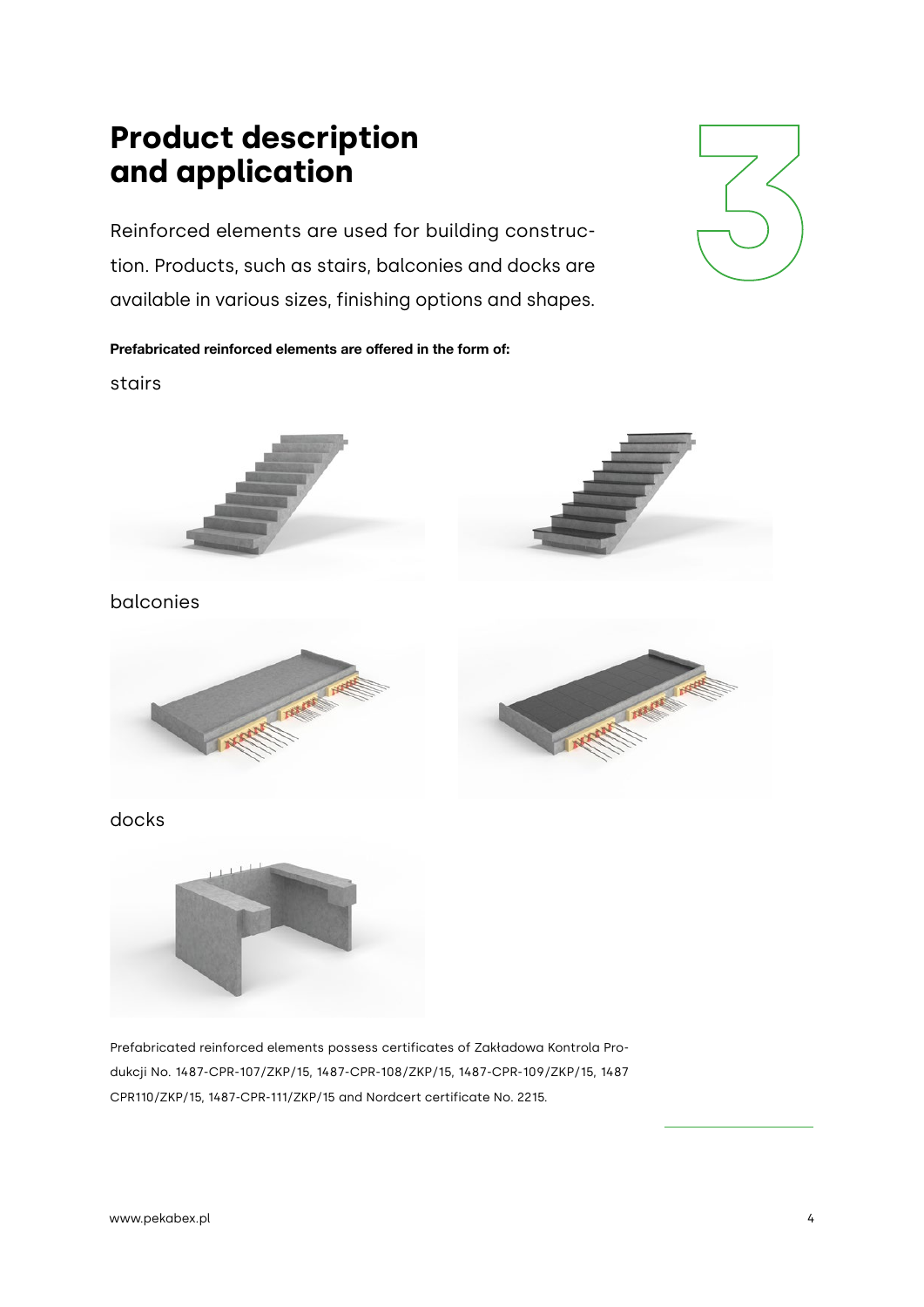# **4 Life Cycle Assessment (LCA) – general rules applied**



#### **Allocation**

The allocation rules used for this EPD are based on general ITB PCR A. Production of the stairs, balconies and docks is a line process conduced in the manufacturing plan of Pekabex S.A. in Gdańsk (Poland). Allocation was done on product mass basis. All impacts from raw materials extraction and processing are allocated in module A1 of the LCA. Impacts of the manufacturing plants of Pekabex S.A. were inventoried and allocated to the stairs, balconies and docks production based on the production volume. Water and energy consumption, associated emissions and generated wastes are allocated to module A3 of the LCA.

#### **System limits**

The life cycle analysis (LCA) of the declared products covers: product stage – modules A1-A3, end of life – modules C3, C4 and benefits and loads beyond the system boundary – module D (cradle-to-gate with options) in accordance with EN 15804+A1 and ITB PCR A. The details of systems limits are provided in product technical report. Energy and water consumption, emissions as well as information on generated wastes were inventoried and were included in the calculations. Packaging materials were nota taken into consideration. It can be assumed that the total sum of omitted processes does not exceed 5% of all impact categories. In accordance with EN 15804+A1, machines and facilities (capital goods) required for the production as well as transportation of employees were not included in LCA.

**Modules A1 and A2: Raw materials supply and transport**  Raw materials such as sand, gravel, cement, limestone, steel reinforcing components, additives and packaging materials come from both local and foreign suppliers. Means of transport include vehicles with loading capacity of <10t, 10 – 16t and >16t. For calculation purposes Polish and European fuel averages were applied.

#### **A3: Production**

All of the components for precast production are coming to Pekabex by wheels deliveries or by train. Material for production is stored in designated for it places. Each of them is described in detail, exactly what material is to be there (e.g. aggregate entanglements, cement silos or designated zones for steel types, grades or diameters). Reinforcement elements are made partially automatically and manually. Ready reinforcement is placed in previously individually prepared forms. Concrete is poured into the prepared forms. Ready elements are kept in the formwork until the minimum design parameters are achieved. After evacuation, each element is checked by the quality control department, and then taken to an external warehouse, and then directly to the customer for the construction site.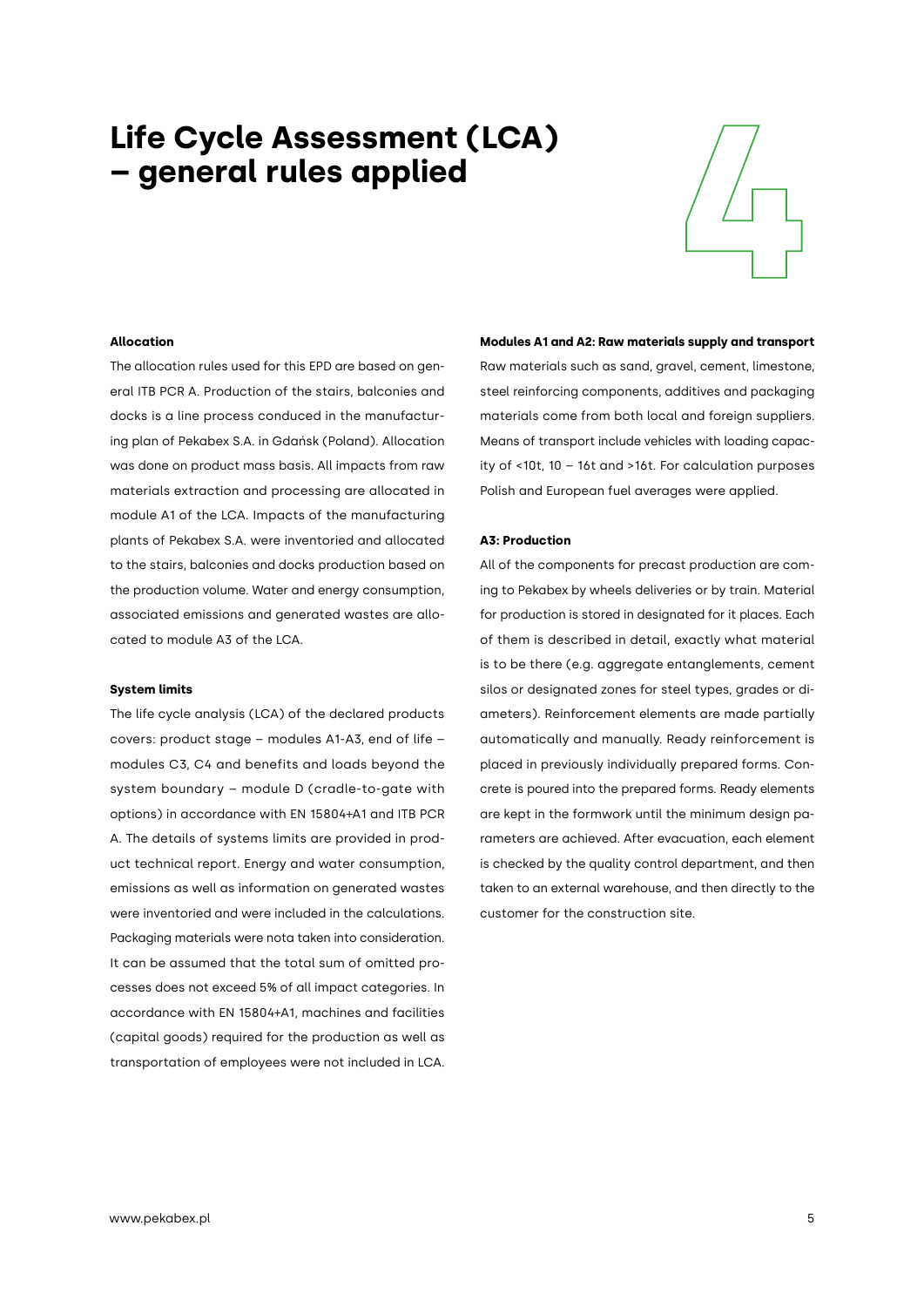

#### **Modules C3, C4 and D: End of life**

At the end-of-life the steel reinforced concrete products are deconstructed with the use of heavy machinery. Recovered materials undergo re-use, recycling and landfilling according to the Polish treatment practice of industrial wastes - Table 1. The remaining materials are classified as inert wastes in the European list of waste products and are forwarded to a landfill in the form of mixed construction and demolition wastes. Environmental impacts declared in module C4 are associated with exchanges to process-specific burdens (energy, land use) and infrastructure. Module D presents potential credits resulting from the use of crushed concrete wastes as aggregates for road foundation or ballast and the recycling of the steel reinforcement. Benefits and loads of steel scrap were calculated using a net scrap formulation proposed by World Steel Association where the net scrap is determined as a difference between the amount of steel recycled at end-of-life and the scrap input from previous product life cycle (assumed 70%). Impacts of materials that constitute less than 1.0% of the total system flows were not taken into consideration.

#### **Table 1. End-of-life scenario for the stairs, balconies and docks**

| Product        | <b>Material recover</b> | Re-use | Recycling | Landfilling |
|----------------|-------------------------|--------|-----------|-------------|
| Concrete waste | 100%                    | 95%    | 0%        | 5%          |
| Steel          | 100%                    | 0%     | 95%       | 5%          |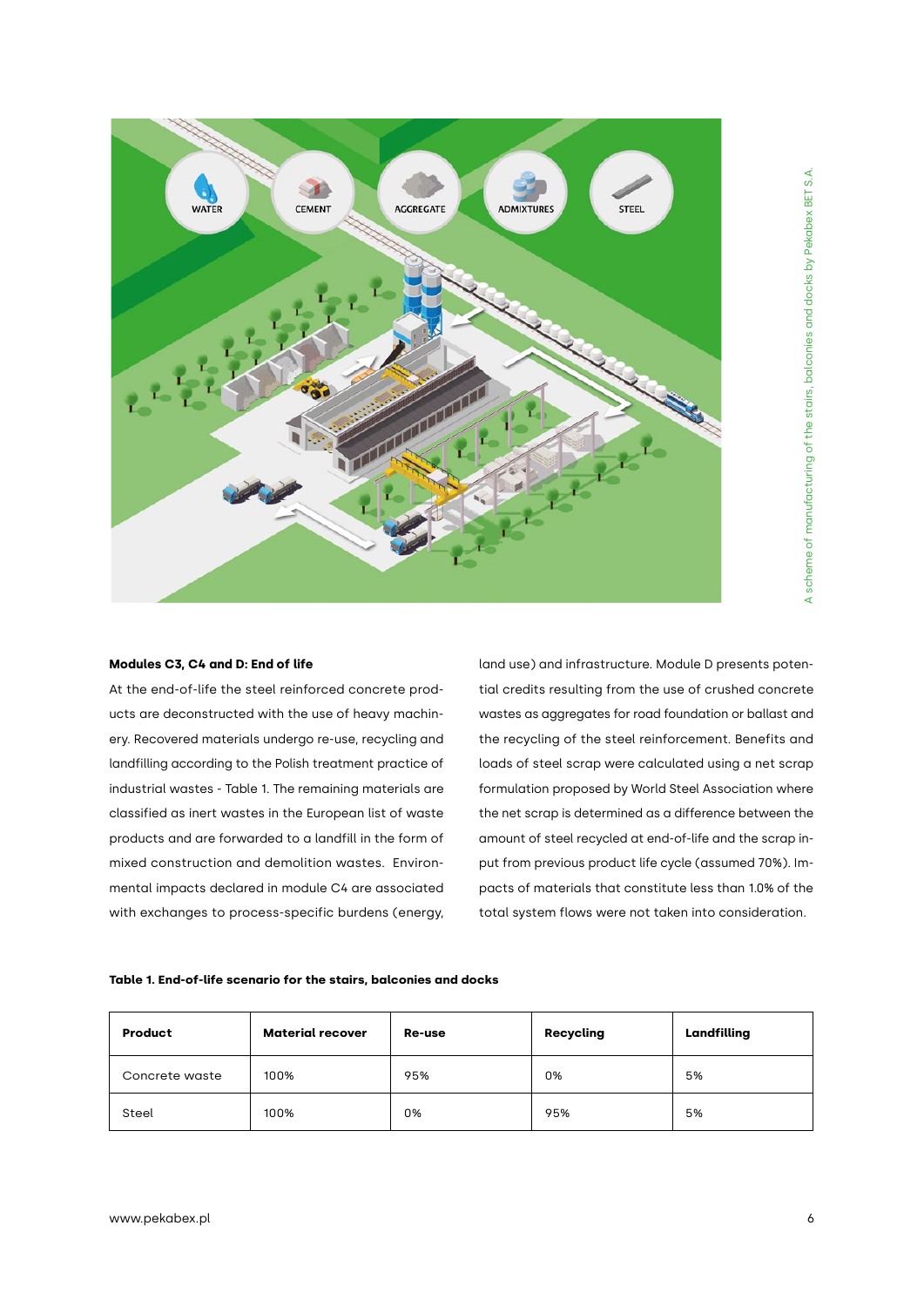#### **Data collection period**

The data for manufacture of the declared products refer to period between 01.01.2019 – 31.12.2019 (1 year). The life cycle assessments were prepared for Poland as reference area.

#### **Data quality**

The values determined to calculate the LCA originate from verified Pekabex S.A. inventory data.

#### **Assumptions and estimates**

The impacts of the representative of the stairs, balconies and docks were aggregated using weighted average. Impacts were inventoried and calculated for all products of the stairs, balconies and docks.

#### **Calculation rules**

LCA was done in accordance with ITB PCR A document.

#### **Databases**

The data for the processes come from the following databases: Ecoinvent v.3.7.1, specific EPDs, ITB-Database. Specific data quality analysis was a part of external ISO 14001 audit.

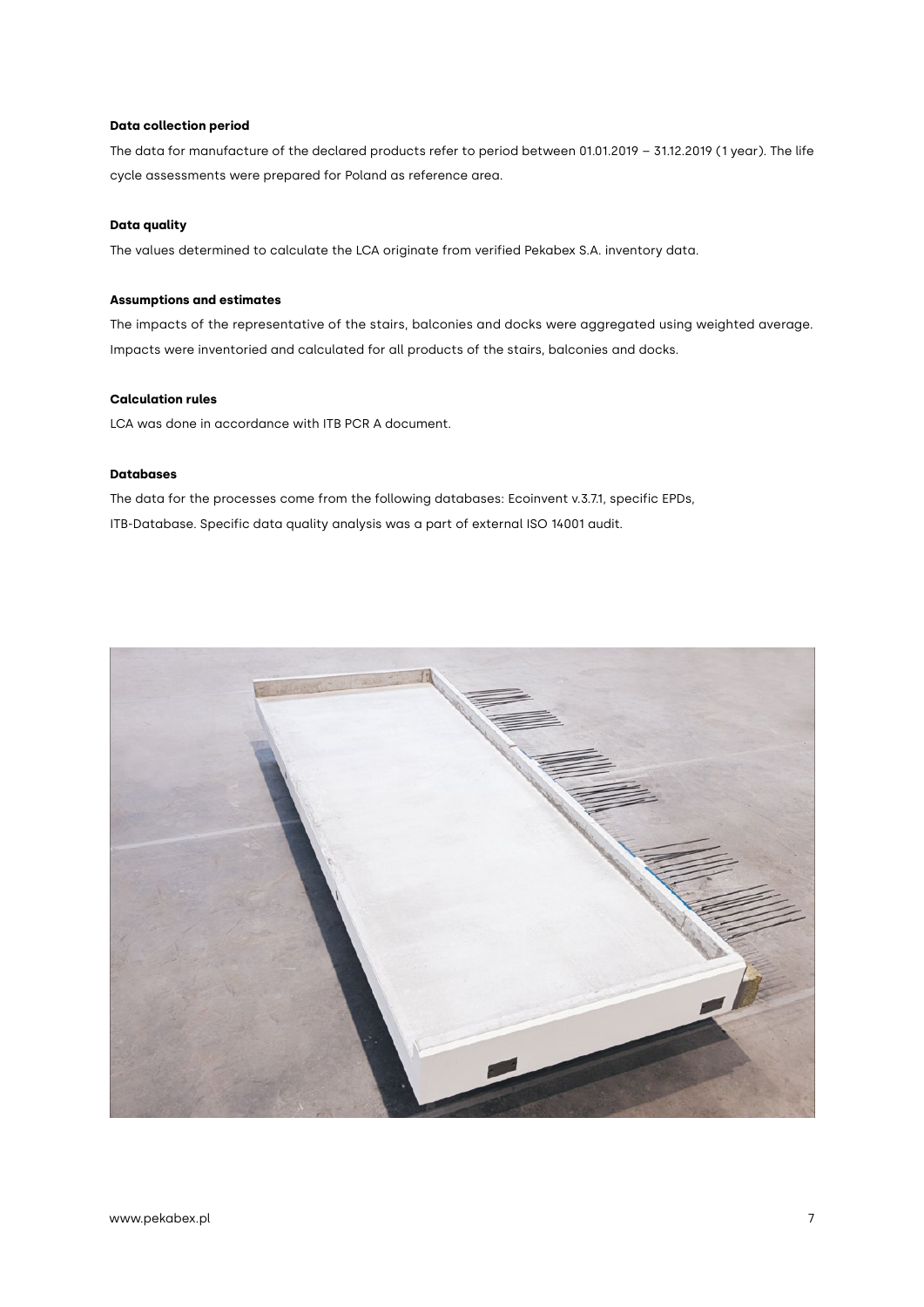# LIFE CYCLE ASSESSMENT<br>(LCA) – Results **LIFE CYCLE ASSESSMENT<br>
(LCA) – Results<br>
Declared unit**

Declared unit



The declaration refers to declared unit (DU) – 1 tonne of the stairs, balconies and docks manufactured by Pekabex S.A.

#### **Table 2. System boundaries for the environmental characteristic the stairs, balconies and docks.**

| <b>Product stage</b> |                |               | <b>Construction</b><br>process    |                                   |            | <b>Use stage</b> |            |             |               |                        | <b>End of life</b>    |                           |                |                     | <b>Benefits</b><br>and loads<br>beyond<br>the system<br>boundary |                                    |
|----------------------|----------------|---------------|-----------------------------------|-----------------------------------|------------|------------------|------------|-------------|---------------|------------------------|-----------------------|---------------------------|----------------|---------------------|------------------------------------------------------------------|------------------------------------|
| Raw material supply  | Transport      | Manufacturing | construction site<br>Transport to | Construction-installation process | Use        | Maintenance      | Repair     | Replacement | Refurbishment | Operational energy use | Operational water use | Deconstruction demolition | Transport      | processing<br>Waste | Disposal                                                         | Reuse-recovery-recycling potential |
| A <sub>1</sub>       | A <sub>2</sub> | A3            | A4                                | A <sub>5</sub>                    | <b>B1</b>  | <b>B2</b>        | <b>B3</b>  | <b>B4</b>   | <b>B5</b>     | <b>B6</b>              | <b>B7</b>             | C <sub>1</sub>            | C <sub>2</sub> | C <sub>3</sub>      | C <sub>4</sub>                                                   | D                                  |
| <b>MD</b>            | <b>MD</b>      | <b>MD</b>     | <b>MNA</b>                        | <b>MNA</b>                        | <b>MNA</b> | <b>MNA</b>       | <b>MNA</b> | <b>MNA</b>  | <b>MNA</b>    | <b>MNA</b>             | <b>MNA</b>            | <b>MNA</b>                | <b>MNA</b>     | <b>MD</b>           | <b>MD</b>                                                        | <b>MD</b>                          |

**Environmental assessment information (MNA – Module not assessed, MD – Module Declared, INA – Indicator Not Assessed)**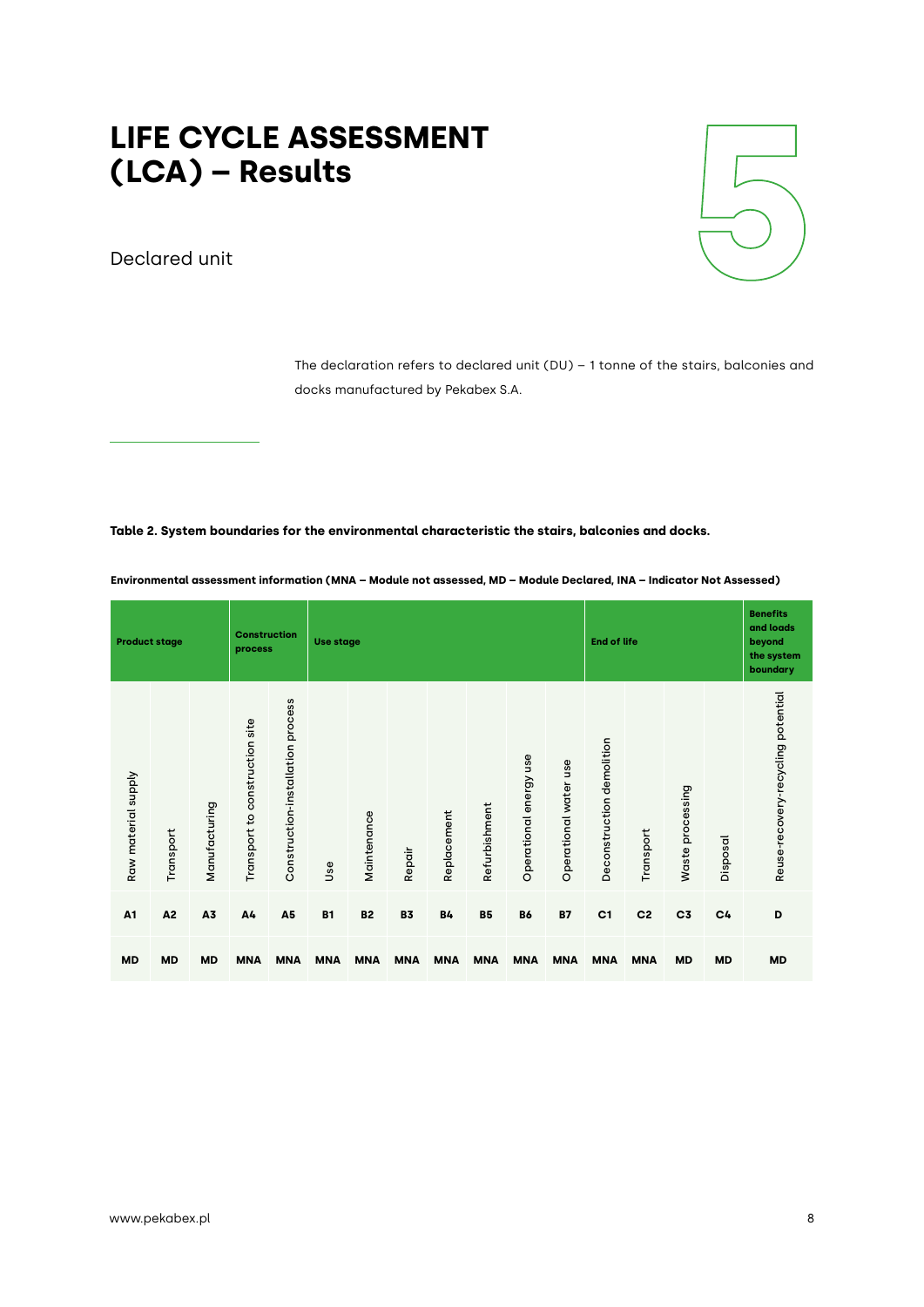#### Stairs, balconies and docks

#### **Environmental impacts: (DU) 1 tonne**

| <b>Indicator</b>                               | Unit               | IA1          | A <sub>2</sub> | A3           | A1-A3        | C <sub>3</sub> | C <sub>4</sub> | ID            |
|------------------------------------------------|--------------------|--------------|----------------|--------------|--------------|----------------|----------------|---------------|
| Global warming potential                       | kg CO2 (100 years) | $2.14E + 02$ | 5.10E+00       | $1.35E + 01$ | $2.32E + 02$ | $5.04E + 00$   | 1.38E-01       | $-6.77E + 01$ |
| Ozone layer depletion                          | kg CFC11           | 1.08E-05     | $0.00E + 00$   | $0.00E + 00$ | 1.08E-05     | 7.73E-07       | $2.21E-08$     | $-8.45E-06$   |
| Accidification                                 | kg SO <sub>2</sub> | 5.69E-01     | 4.02E-02       | 1.50E-02     | $6.25E - 01$ | 3.61E-02       | 1.01E-03       | $-2.68E-01$   |
| Formation of tropossheric ozone                | kg ethylen (POCP)  | 1.48E-01     | 2.93E-03       | 1.28E-07     | $1.51E - 01$ | 1.05E-03       | 4.47E-05       | $-2.80E-02$   |
| Eutrophication                                 | kg PO4             | 1.25E-01     | 7.10E-03       | 1.26E-03     | 1.34E-01     | 9.81E-03       | 2.32E-04       | $-3.23E-02$   |
| Depletion of abiotic resources                 | kg Sb equiv        | 4.03E-01     | $0.00E + 00$   | 5.00E-05     | 4.03E-01     | 2.34E-04       | $6.48E - 08$   | $-3.21E-04$   |
| Depletion of abiotic resources-fossil<br>fuels | MJ                 | $1.42E + 03$ | 6.96E+01       | 1.30E+02     | $1.62E + 03$ | 6.96E+01       | 2.07E+00       | $-1.05E + 03$ |

#### **Environmental aspects on resource use: (DU) 1 tonne**

| <b>Indicator</b>                                                                                                                | Unit           | A1         | A <sub>2</sub> | A3         | A1-A3        | C <sub>3</sub> | C4         | D           |
|---------------------------------------------------------------------------------------------------------------------------------|----------------|------------|----------------|------------|--------------|----------------|------------|-------------|
| Use of renewable primary energy<br>excluding renewable primary energy<br>resources used as raw materials                        | <b>MJ</b>      | <b>INA</b> | <b>INA</b>     | <b>INA</b> | <b>INA</b>   | <b>INA</b>     | <b>INA</b> | <b>INA</b>  |
| Use of renewable primary energy<br>resources used as raw materials                                                              | <b>MJ</b>      | <b>INA</b> | <b>INA</b>     | <b>INA</b> | <b>INA</b>   | <b>INA</b>     | <b>INA</b> | <b>INA</b>  |
| Total use of renewable primary energy<br>resources (primary energy and primary<br>energy resources used as raw material)        | <b>MJ</b>      | 1,26E+02   | 2,74E-02       | 1,38E+01   | 1,40E+02     | 3.78E+00       | 3.35E-02   | $-5,36E+01$ |
| Use of non-renewable primary energy<br>excluding non-renewable primary<br>energy resources used as raw materials                | MJ             | <b>INA</b> | <b>INA</b>     | <b>INA</b> | <b>INA</b>   | <b>INA</b>     | <b>INA</b> | <b>INA</b>  |
| Use of non-renewable primary energy<br>resources used as raw materials                                                          | MJ             | <b>INA</b> | <b>INA</b>     | <b>INA</b> | <b>INA</b>   | <b>INA</b>     | <b>INA</b> | <b>INA</b>  |
| Total use of non renewable primary<br>energy resources (primary energy and<br>primary energy resources used as raw<br>material) | <b>MJ</b>      | 1,60E+03   | $7.31E + 01$   | 1,36E+02   | 1,81E+03     | 7.12E+01       | 2.16E+00   | $-8,39E+02$ |
| Use of secondary material                                                                                                       | kg             | 3,10E+01   | $0,00E+00$     | $0,00E+00$ | 3,10E+01     | $0,00E+00$     | $0,00E+00$ | $0,00E+00$  |
| Use of renewable secondary fuels                                                                                                | <b>MJ</b>      | 1,22E+02   | 3,65E+00       | $0,00E+00$ | $1.26E + 02$ | $0,00E+00$     | $0,00E+00$ | $0,00E+00$  |
| Use of non-renewable secondary fuels                                                                                            | <b>MJ</b>      | 1,78E+02   | $0,00E+00$     | $0,00E+00$ | 1,78E+02     | $0,00E+00$     | $0,00E+00$ | $0,00E+00$  |
| Use of net fresh water                                                                                                          | m <sub>3</sub> | <b>INA</b> | <b>INA</b>     | <b>INA</b> | <b>INA</b>   | <b>INA</b>     | <b>INA</b> | <b>INA</b>  |

#### **Other environmental information describing waste categories: (DU) 1 tonne**

| Indicator                             | Unit | A1           | A <sub>2</sub> | A3           | A1-A3        | lc3          | C <sub>4</sub> | ID            |
|---------------------------------------|------|--------------|----------------|--------------|--------------|--------------|----------------|---------------|
| Hazardous waste disposed [kq]         | Mg   | 3.71E-02     | $6.26E-08$     | 2.82E-03     | 3.99E-02     | 1.84E-04     | 4.65E-06       | $-2.40E-03$   |
| Non-hazardous waste disposed [kq]     | Mg   | $1.93E + 01$ | 2.80E-05       | 2.06E+00     | 2.13E+01     | 5.57E-01     | 4.78E+01       | $-1.57E + 01$ |
| Radioactive waste disposed [kq]       | Mg   | $6.25E - 03$ | 1.62E-07       | $0.00E + 00$ | $6.25E-03$   | 4.39E-04     | 1.38E-05       | $-1.88E - 03$ |
| Components for re-use [kq]            | Mg   | $0.00E + 00$ | $0.00E + 00$   | $0.00E + 00$ | $0.00E + 00$ | $0.00E + 00$ | $0.00E + 00$   | $0.00E + 00$  |
| Materials for recycling [kg]          | Mg   | 3.26E-01     | $0.00E + 00$   | $6.60E + 00$ | 6.93E+00     | $0.00E + 00$ | $0.00E + 00$   | $0.00E + 00$  |
| Materials for energy recovery [kg]    | Mg   | $0.00E + 00$ | $0.00E + 00$   | $0.00E + 00$ | $0.00E + 00$ | $0.00E + 00$ | $0.00E + 00$   | $0.00E + 00$  |
| Exported energy MJ per energy carrier | Mq   | <b>INA</b>   | <b>INA</b>     | <b>INA</b>   | <b>INA</b>   | <b>INA</b>   | <b>INA</b>     | <b>INA</b>    |